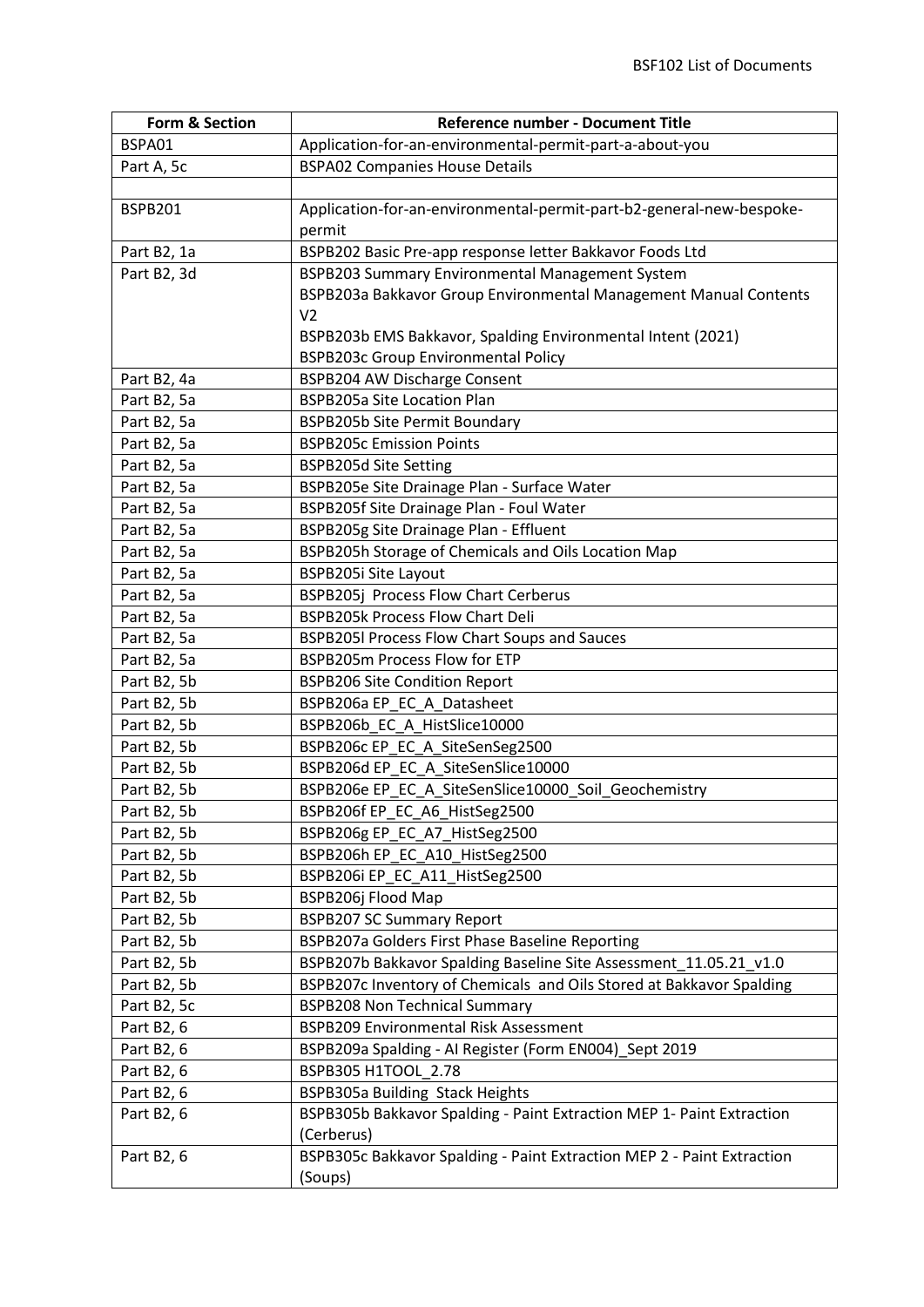| Part B2, 6                  | BSPB305d Bakkavor Spalding - Paint Extraction MEP 3 - Paint Extraction |
|-----------------------------|------------------------------------------------------------------------|
|                             | (Deli)                                                                 |
| Part B2, 6                  | BSPB305e Bakkavor Spalding A1a - Gas Burner Flue                       |
| Part B2, 6                  | BSPB305f Bakkavor Spalding A1b - Oven Extraction Flue                  |
| Part B2, 6                  | BSPB305g Animal v Veg % Split 2020 -2021                               |
| Part B2, 6                  | BSPB305h Sulphide Results From Anglian Water                           |
| Part B2, 6                  | BSPB305i Effluent Flow and Composition Data                            |
| Part B2, 6                  | BSPB305j Energy and Water Annual Consumptions for 2019 and 2020        |
|                             |                                                                        |
| Part B2, 6b                 | BSPB210 Climate Change Risk Assessment                                 |
|                             |                                                                        |
| Part B2.5                   | New MCP & SG Bespoke Permit                                            |
| Part B2.5, 2a               | BSB2.501 List of Combustion Plant on Site                              |
| Part B2.5, 5a               | <b>BSPB208 Non Technical Summary</b>                                   |
| Part B2.5, Appendix 1-      | BSB2.501 List of Combustion Plant on Site                              |
| <b>Medium Combustion</b>    |                                                                        |
| Plant checklist             |                                                                        |
| Part B2.5, Appendix 1-      | B2.502 Thermal Input Calculation for Standby Generators and Boilers    |
| <b>Medium Combustion</b>    |                                                                        |
| Plant checklist             |                                                                        |
|                             |                                                                        |
| Part B3                     | BSB301 Application-for-an-environmental-permit-Part-B3-new-bespoke-    |
|                             | installation-permit                                                    |
| Part B3, 1                  | <b>BSPB302 Directly Associated Activities</b>                          |
| Part B3, 2                  | <b>BSPB303 Point Source Emissions</b>                                  |
| Part B3, 3a                 | BSPB304 Bakkavor BAT Overview of Site Activities                       |
|                             | <b>BSPB306 BAT Assessment</b>                                          |
| Part B3, 3b                 | BSPB311 Odour Management Plan                                          |
| Part B3, 3b                 | <b>BSPB209 Environmental Risk Assessment</b>                           |
| Part B3, 3c                 | <b>BSPB312 Raw Material and Capacity Figures</b>                       |
| Part B3, 3c                 | BSPB305g Animal v Veg % Split 2020 -2021                               |
| Part B3, 4a                 | <b>BSPB309 Monitoring Measures for Emissions</b>                       |
| Part B3, 4b                 | BSPB310 Question 4B Point Source Emissions to Air Only                 |
| Part B3, 6a                 | BSPB304 Bakkavor BAT Overview of Site Activities                       |
| Part B3, 6a                 | BSPB306a Energy Efficiency Controls (Bakkavor Spalding)                |
| Part B3, 6c                 | <b>BSPB308 Climate Change Agreement</b>                                |
| Part B3, 6d                 | BSPB304 Bakkavor BAT Overview of Site Section (4 & 6.3)                |
| Part B3, 6e                 | BSPB304 Bakkavor BAT Overview of Site (Section 4.2 & 5)                |
| Part B3, 7a                 | BSB2.501 List of Combustion Plant on Site                              |
| Part B3, 7a                 | B2.502 Thermal Input Calculation for Standby Generators and Boilers    |
| Part B3 Appendix 1, 13      | BSB2.501 List of Combustion Plant on Site                              |
|                             |                                                                        |
| Part F1                     | BSF101 Application-for-an-environmental-permit-Part-F1-charges-and-    |
|                             | declarations                                                           |
| Part F1, 6                  | <b>BSF102 List of Documents</b>                                        |
|                             |                                                                        |
| <b>Supporting Documents</b> | <b>BSPB211 Habitat Screening Tool</b>                                  |
| <b>Supporting Documents</b> | BSPB212 Bakkavor Spalding Refrigerant Stock 21.04.21                   |
| <b>Supporting Documents</b> | BSPB306b HACCP070 - CCP Control Chart V51                              |
| <b>Supporting Documents</b> | BSPB306c HACCP222 - Pre-Requisites v3                                  |